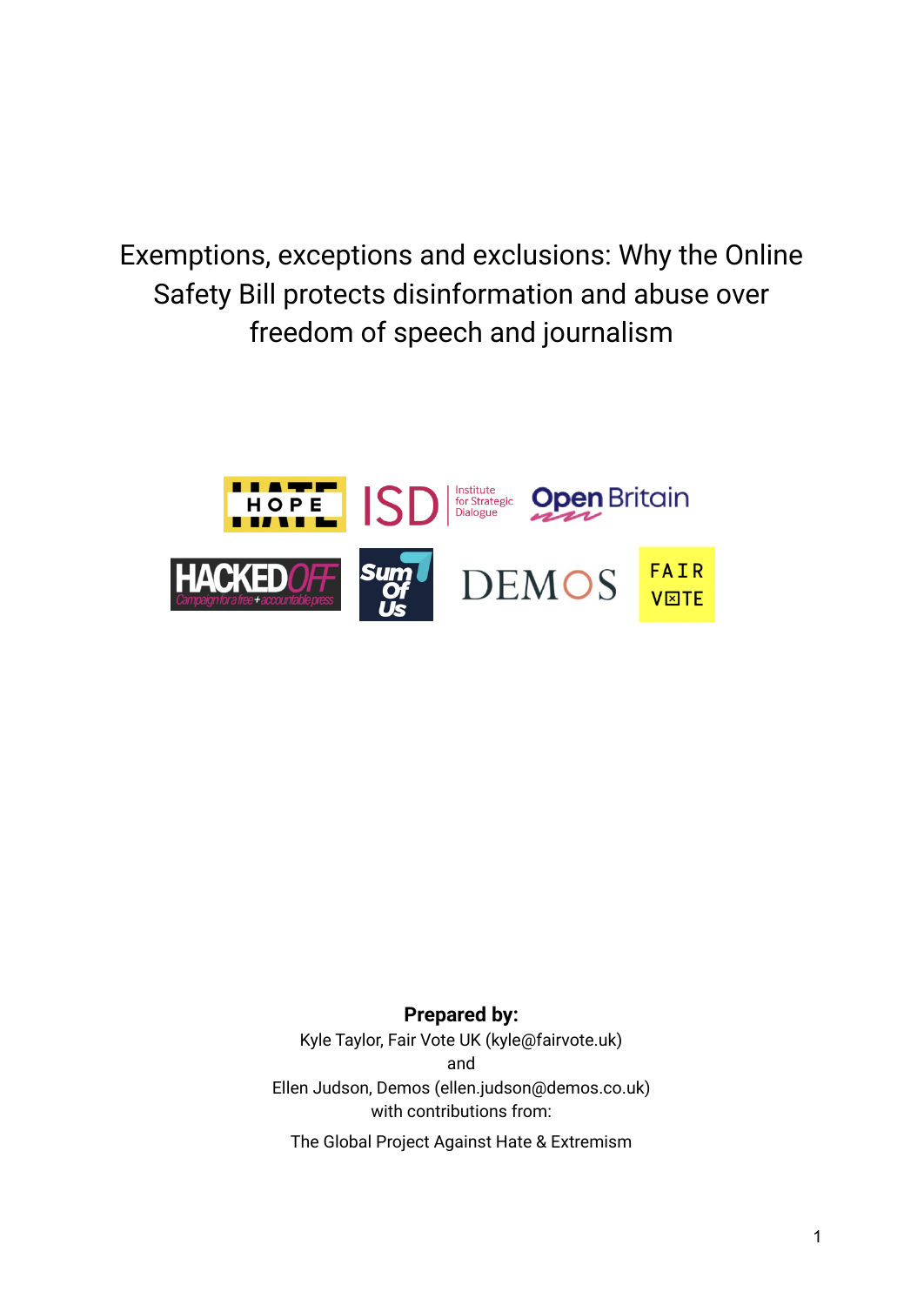# **EXECUTIVE SUMMARY**

The UK's Online Safety Bill has been lauded by the government as "world-leading," with claims that it will make the UK the "safest place in the world" to go online. Major loopholes in the bill, however, mean **this bill represents online safety in name only.**

**Moreover, the UK has just become a signatory to the [Declaration](https://www.whitehouse.gov/wp-content/uploads/2022/04/Declaration-for-the-Future-for-the-Internet_Launch-Event-Signing-Version_FINAL.pdf) for the Future of the Internet.** Among other things, the declaration affirms the UK's commitment to 'ensure that the Internet reinforces democratic principles and human rights and fundamental freedoms' and that 'the well-being of all individuals [is] protected and promoted', and to 'promote safe and equitable use of the Internet for everyone, without discrimination', encouraging 'pluralism without fear of censorship, harassment or intimidation.'

As currently drafted, the Online Safety Bill **fundamentally fails to meet the ambitions set out in these principles.**

#### **Protecting Freedom of Expression**

**It is right that there are significant protections for freedom of expression in a Bill which will affect how people communicate on the internet.** Given that the Bill places duties on platforms to take certain actions regarding content, including taking it down, demoting it or reducing access to it, **there is a clear need for freedom of expression safeguards**, to reduce the incentives for platforms to vastly over moderate in their attempts at compliance. However, it is crucial that these safeguards do not themselves either incentivise under moderation, or provide a loophole through which platforms can simply continue driving engagement for profit - which would fundamentally undermine the purpose of the Bill - to make the online world safer.

#### **Exemptions, exceptions and exclusions that undermine freedom of expression**

Despite these safeguards, however, the government has also written into the bill additional exemptions, exceptions and exclusions, on the basis of seeking to better protect freedom of expression. Far from protecting freedom of expression, however, this means **freedom of expression safeguards are not a level playing field**, and means that already privileged entities, such as the press and politicians, are likely to be afforded greater freedoms by platforms than ordinary people. **These measures are:**

**A media exemption** which, as drafted, means platforms are exempt from having to take any action around safety duties relating to news publishers' content *even if that content is illegal or demonstrably harmful for children*. The criteria to qualify as a news publisher which are laid out in the bill are **arbitrary and very easily met**, meaning a bad actor - foreign or domestic - could easily qualify as media and manipulate the rules. **Exempting media content from a systems-based approach is not coherent.** If a platform has a truly effective and proportionate system to reduce the risk of harms to users, as required in the Bill, media content will only be negatively and disproportionately affected by that system if and where it poses a significant risk of harm to users.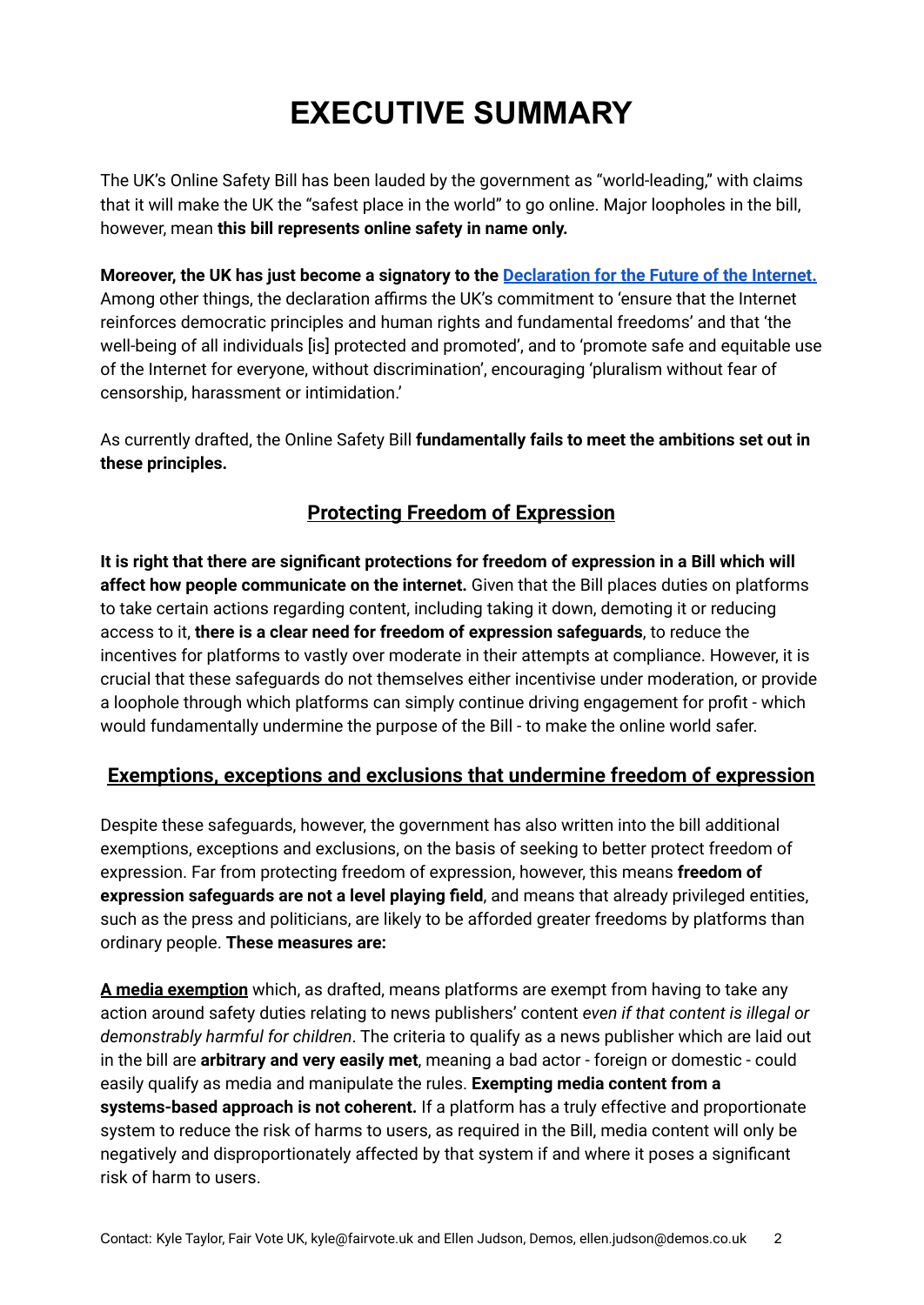**Protections for 'journalistic' content** that require platforms to take particular care over how their content moderation processes (including action taken against content or users sharing content) might interfere with the free expression of content that is published for the purposes of journalism (including both news publisher content and regulated content). This includes an expedited complaints procedure. **This moves towards creating a two-tier system without appropriate protections**: It is suggesting that content which is deemed journalistic, regardless of what it is, whether or not it is accurate, could cause harm, or is relevant to a debate - will benefit from additional protections.

**Protections for 'democratically important' content** that require platforms to take particular care over how their content moderation processes (including action taken against content or users sharing content) might interfere with the free expression of content that is or appears to be specifically intended to contribute to democratic political debate in the United Kingdom (including both news publisher content and regulated content). This is a category which is either so wide as to be meaningless, or privileges speech of those discussing government policy and political parties - likely to disproportionately be politicians themselves. The government has [made](https://www.thetimes.co.uk/article/big-tech-must-let-gender-critics-speak-under-online-safety-law-cq93r5d7n) clear that preserving freedom of expression is the most important duty, meaning that other protections outlined in the bill, like safety from abuse, are subjugated if the topic is of "democratic importance." This *also* applies with regard to how platforms treat content which is harmful to children.

The bill will lead to platforms effectively making decisions based on who a user is rather than the *potential for harm, particularly at scale, blatantly privileging certain users over others and creating a two-tiered Internet. This is unequal and dangerous.*

**Harm is harm wherever it appears online and mitigation measures to remove or slow the spread of such content should be universally applied based on its likelihood to cause harm.** Content online does not somehow become less harmful depending on what user posted it or whether a topic is deemed currently relevant to politics.

**Paid ads are almost entirely out of scope**, meaning users and entities can pay to evade the rules. **The content is no less harmful because it has been paid for.** In many cases, the opposite is true, *and* the platforms are directly profiting. Adverts spreading vaccine disinformation, for instance, would be excluded from what platforms would be expected to mitigate the harm of.

Around the world, it is often political leaders, news publishers and paid advertisers – those who are most likely to be protected under the Bill – that can cause the most harm on social media due to their disproportionate influence and reach. As drafted, the bill exempts, excludes or allows exceptions for what extensive research around the world has shown are the most common sources of harmful content online. **This harms, rather than helps, a free and independent press.** Taking action against abuse and disinformation is not antithetical to journalism - it *supports* journalism. **Maria Ressa, Nobel Peace Prize winner and journalist noted that** "It can only protect media freedom if it is able to cut off disinformation upstream. Creating [a] special media redressal mechanism may sound good but will ENABLE industrial scale disinformation'.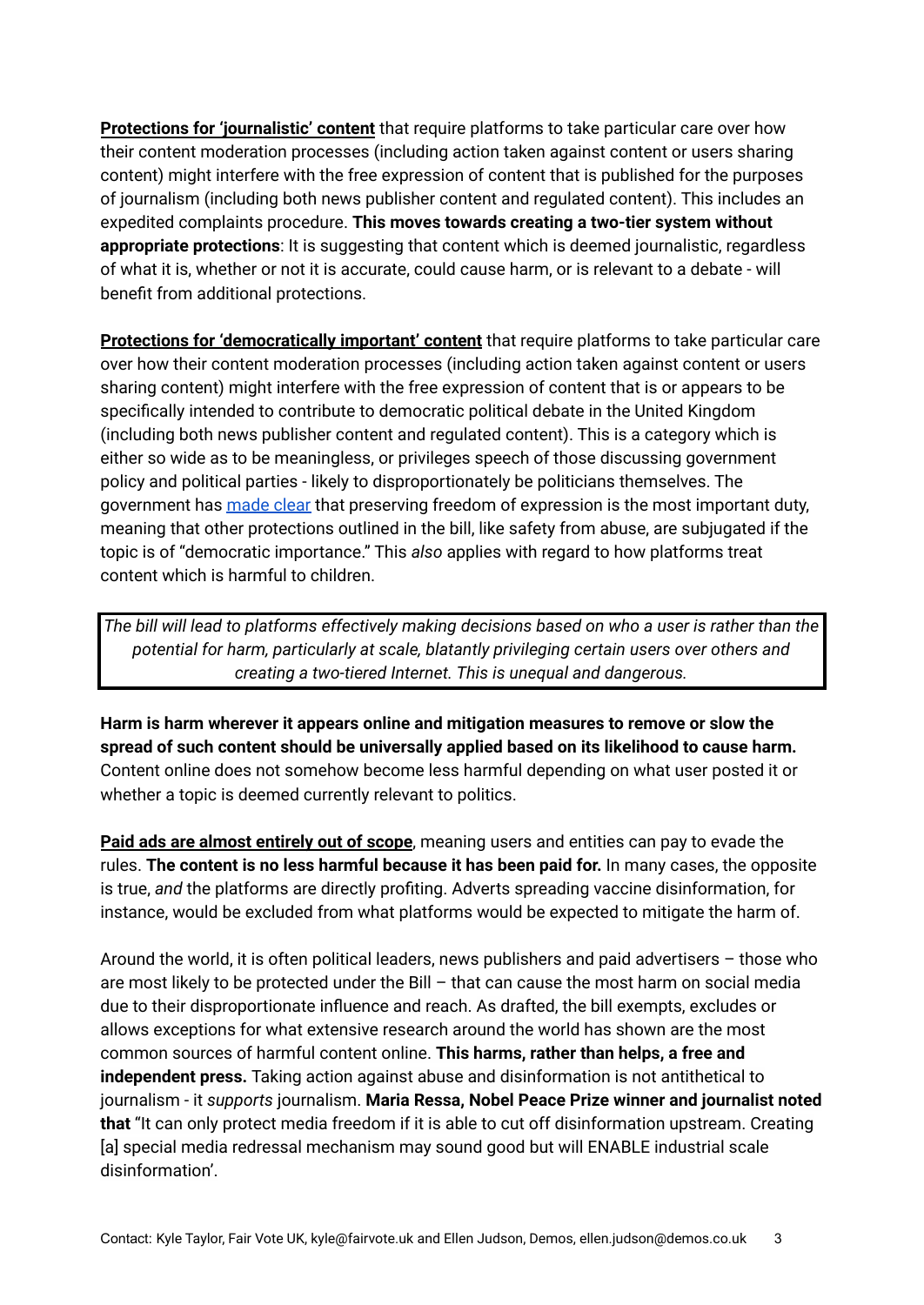## **Inspiring Terrorism: The Real-World Impact of These Loopholes**

A recent example - the white supremacist terrorist murder of ten people of colour in Buffalo, New York, USA brings to life the convergence of all the bill's loopholes:

- **The media exemption** would have allowed Tucker Carlson of Fox News, a recognised news publisher in the United States to [endorse](https://www.independent.co.uk/news/world/americas/us-politics/tucker-carlson-video-great-replacement-theory-b2080264.html) the dangerous white supremacist conspiracy theory called the "great replacement", in which ethnic minorities are supposedly replacing white Europeans in order to further a left-wing political agenda that [inspired](https://www.independent.co.uk/independent/news/world/americas/crime/buffalo-ny-mass-shooting-latest-b2079245.html) the mass-shooting on May 14th, with the shooter acknowledging he had absorbed such content from Carlson.
- **The journalistic content exception** would have allowed these theories to be [promoted](https://www.nytimes.com/2022/05/15/us/replacement-theory-shooting-tucker-carlson.html) by smaller-scale "citizen journalist" commentators online.
- Additionally, the "great replacement theory" has been widely [promoted](https://www.nytimes.com/2022/05/15/us/replacement-theory-shooting-tucker-carlson.html) online by representatives of the US government, including the number 3 ranking Republican in the United States Congress. This would be protected by **the "speech of democratic importance" exception.**
- Lastly, politicians in the United States used paid ads to [promote](https://www.npr.org/2022/05/17/1099223012/how-the-replacement-theory-went-mainstream-on-the-political-right?t=1652805164329) the great replacement theory. **These political ads would be out of scope for this bill**, yet contributed directly to real-world violence.

Far from reducing the risk of over moderation, these exemptions, exceptions and exclusions create perverse incentives for platforms: to over moderate the free expression of normal people who are more likely to fall outside these exemptions and are apparently, less deserving of freedom of expression protections, while allowing potentially hateful and abusive content to proliferate as long as it comes from people and entities that fall into these categories.

## **Recommended Amendment Areas**

**The bill should be amended to** strengthen the protections for freedom of expression. This would allow for **further amendments** to remove the media exemption and special consideration for democratic and journalistic content as well as bring all paid ads explicitly in scope. We set out how this can be achieved in the attached briefing.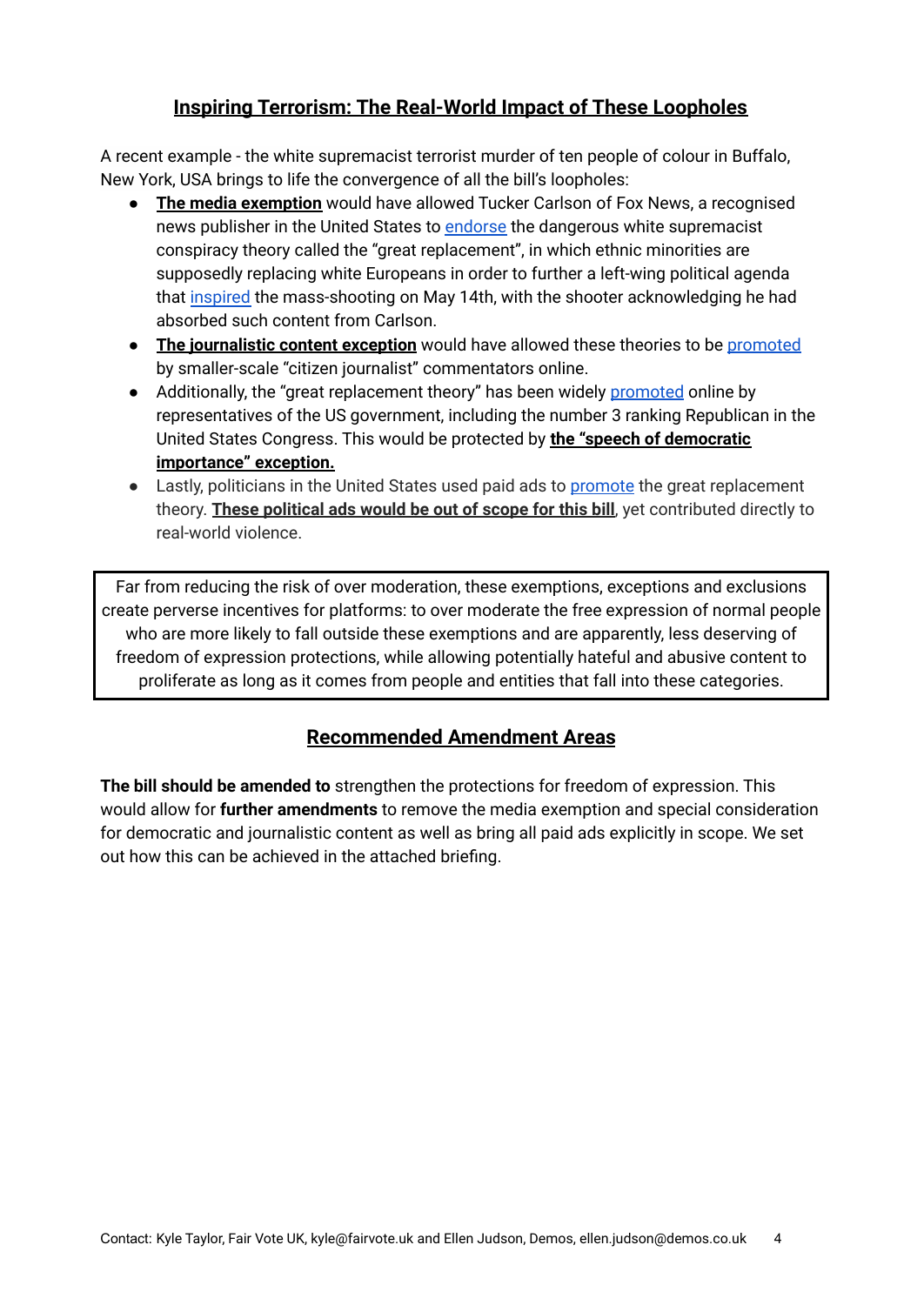## **FULL BRIEFING**

## **Overview**

The Online Safety Bill, which had its 2nd reading in the UK Parliament on 19 April 2022, has been lauded by the government as "world-leading," with claims that it will make the UK the "safest place in the world" to go online. Major loopholes in the bill, however, mean **this bill represents online safety in name only.**

**Moreover, the UK has just become a signatory to the [Declaration](https://www.whitehouse.gov/wp-content/uploads/2022/04/Declaration-for-the-Future-for-the-Internet_Launch-Event-Signing-Version_FINAL.pdf) for the Future of the Internet.** Among other things, the declaration affirms the UK's commitment to 'ensure that the Internet reinforces democratic principles and human rights and fundamental freedoms' and that 'the well-being of all individuals [is] protected and promoted', and to 'promote safe and equitable use of the Internet for everyone, without discrimination', encouraging 'pluralism without fear of censorship, harassment or intimidation.'

As currently drafted, the Online Safety Bill **fundamentally fails to meet the ambitions set out in these principles.**

## **How does the Bill try to protect freedom of expression?**

It is right that there are significant protections for freedom of expression in a Bill which will affect how people communicate on the internet. Given that the Bill places duties on platforms to take certain actions regarding content, including taking it down, demoting it or reducing access to it, there is a clear need for freedom of expression safeguards, to reduce the incentives for platforms to vastly over moderate in their attempts at compliance.

However, it is crucial that these safeguards do not themselves either incentivise under moderation, or provide a loophole through which platforms can simply continue driving engagement for profit - which would fundamentally undermine the purpose of the Bill.

## **The Bill rightly sets out clear freedom of expression safeguards. These are:**

- A duty to have regard to the importance of protecting users' right to freedom of expression within the law.
- A duty to have a complaints procedure which enables users to complain if platforms are not complying with this duty, if their content or their use of the site has been affected
- A duty for platforms who take action against content that is legal but harmful to adults to clearly specify their policies in their terms of service and enforce them consistently
- A supercomplaint mechanism through which complaints can be made to the regulator if platforms are significantly adversely affecting the right to freedom of expression within the law of users of the services or members of the public

Despite these safeguards, however, the government has also written into the bill additional exemptions, exceptions and exclusions, on the basis of seeking to better protect freedom of expression.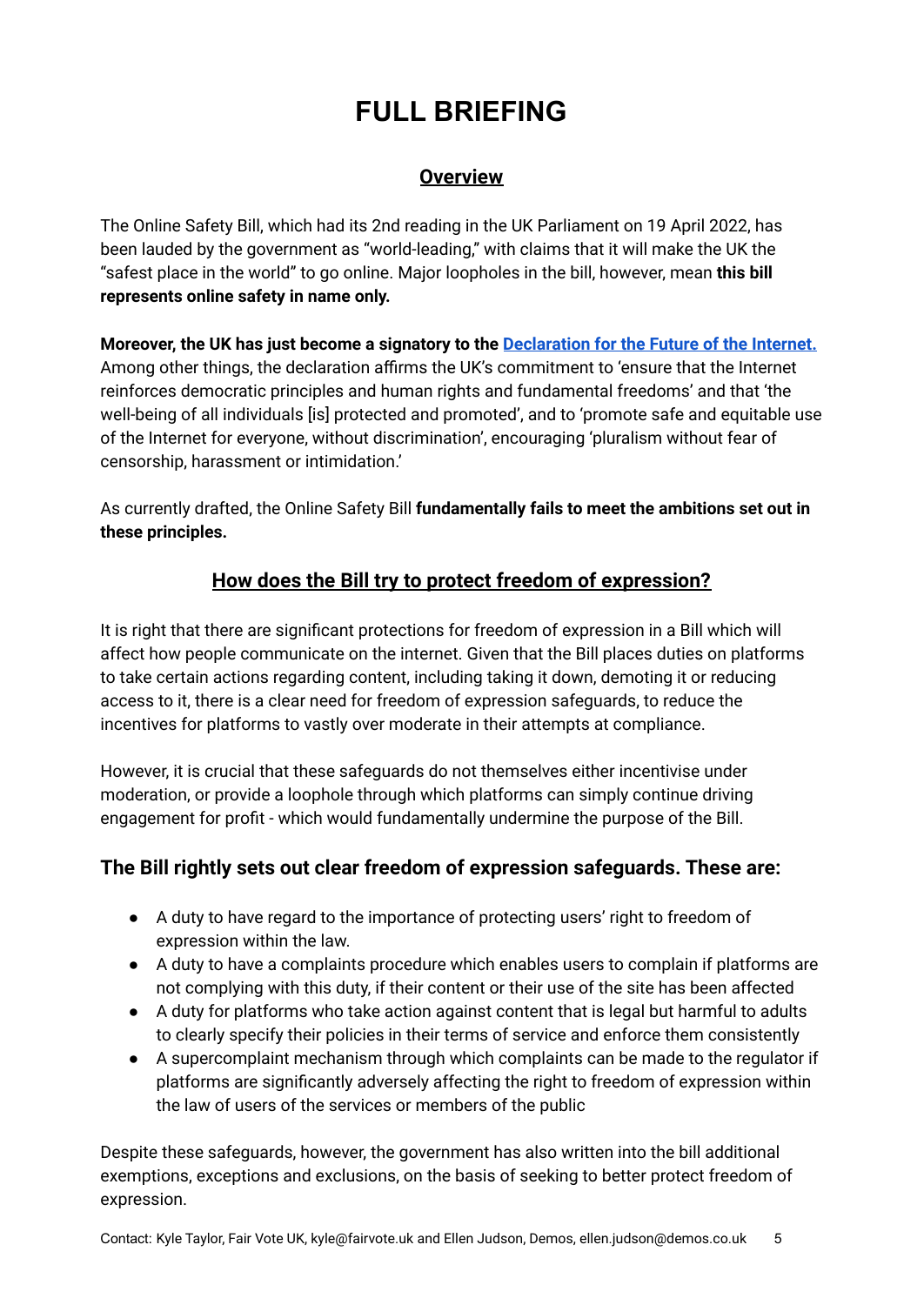Far from protecting freedom of expression, however, this means **freedom of expression safeguards are not a level playing field**, and means that already privileged entities, such as the press and politicians, are likely to be afforded greater freedoms by platforms than ordinary people. They are also likely to result in some cases in *preventing* platforms from taking even the minimal actions to keep users safe which platforms currently have in place.

#### **Exemptions, Exceptions and Exclusions**

#### **A media exemption**

As drafted, the media exemption means platforms are exempt from having to take any action around safety duties relating to news publishers' content *even if that content is illegal or demonstrably harmful for children*. News publishers also do not have to take any action on harmful user-generated content on their own sites (e.g. comment sections).

#### **Protections for 'journalistic' content**

Platforms must take particular care over how their content moderation processes (including action taken against content or users sharing content) might interfere with the free expression of content that is published for the purposes of journalism (including both news publisher content and regulated content).

They must specify how they will identify journalistic content and how they will protect the free expression of journalistic content above and beyond how they treat content generally.

They must also have an expedited complaints procedure available for 'a person who considers the content to be journalistic content' and has created, uploaded, generated or shared the content.

#### **Protections for 'democratically important' content**

Platforms must take particular care over how their content moderation processes (including action taken against content or users sharing content) might interfere with the free expression of content that is or appears to be specifically intended to contribute to democratic political debate in the United Kingdom (including both news publisher content and regulated content).

They must specify how they will identify journalistic content and how they will protect the free expression of journalistic content above and beyond how they treat content generally.

Platforms must specify how they will treat democratically important content above and beyond how they treat content generally, and ensure they apply this duty to a diversity of political opinion.

#### **In its attempts to better protect freedom of expression, the drafting of the Bill risks severely undermining it.**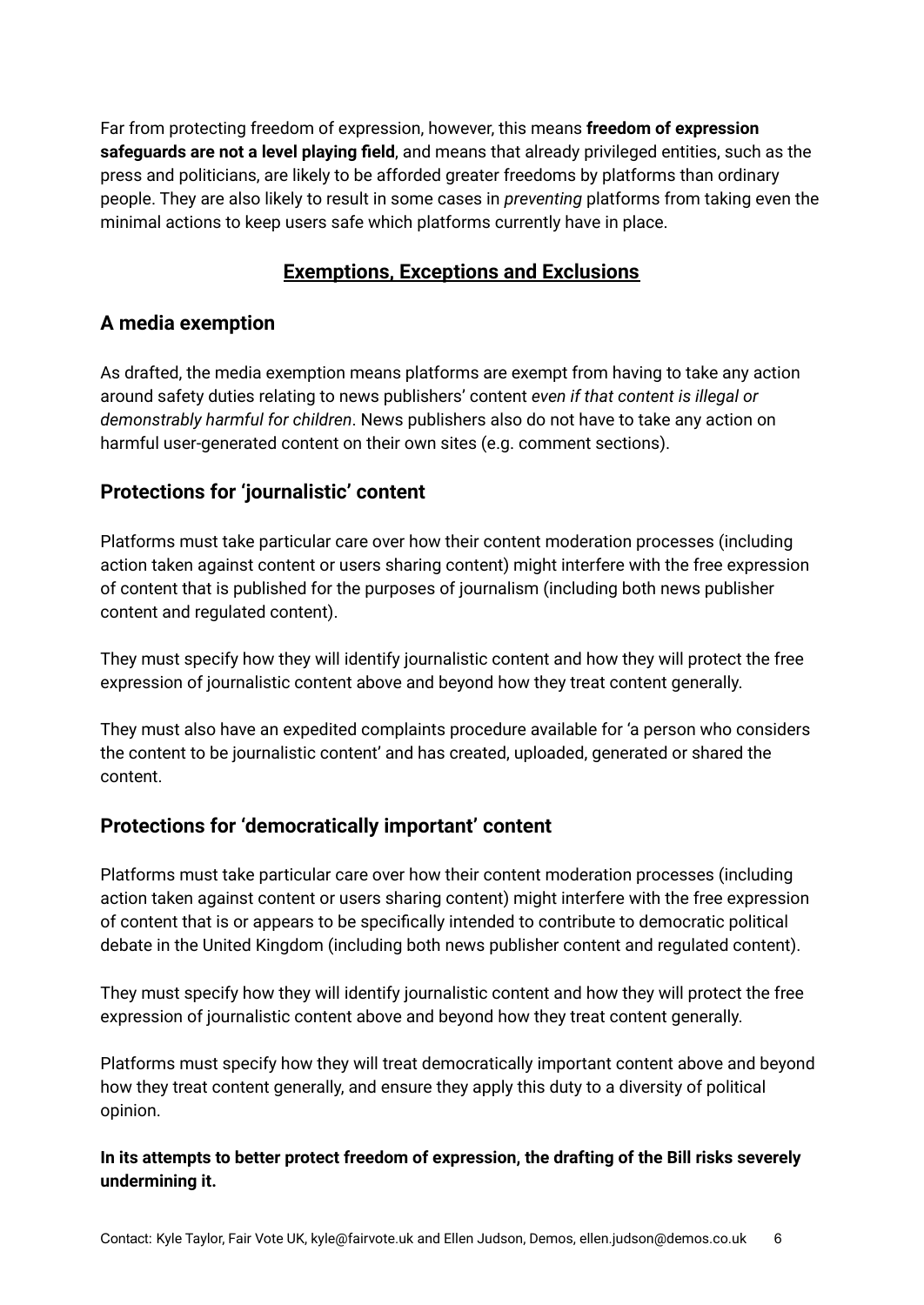All of these exemptions solidify the Bill's status as regulation designed with content moderation at its heart, rather than the 'systems' approach it claims to take.

Exempting from online safety measures certain categories of content and certain types of users and simultaneously requiring *additional* protection considerations for *yet other* categories of content means platforms are encouraged to focus far more on content than risky system design.

For instance, **exempting media content from a systems-based approach is not coherent**. If a platform has a truly effective and proportionate system to reduce the risk of harms to users, as required in the Bill, media content will only be negatively and disproportionately affected by that system if and where it poses a significant risk of harm to users.

The inclusion of exceptions is a tacit acknowledgement that the existing freedom of expression safeguards in the Bill are *insufficient* to protect against over-moderation beyond a platforms' safety duties - or that platform safety duties should come first when dealing with some forms of speech, but not others.

It is well-established that regulation focusing on content moderation is much more risky to freedom of expression than regulation which focuses on the wider systems and processes platforms have in place: such as the powers that users have, the way decisions about content moderation and curation are made, how new features are tested, how algorithms used are trained, deployed and assessed, and how user data and engagement is monetised.

For further explanation of the difference between a content-first approach and a systems-first approach, see [here](https://demos.co.uk/blog/system-change-for-system-changes-sake/) and [Addendum](#page-12-0) 1.

Moreover, the drafting of the journalistic and democratic content protections lead to a paradox. The intention of these clauses is apparently to protect political and journalistic freedom of expression against over-moderation by platforms in pursuit of their safety duties.

However, the way these duties are written into the Bill is extremely vague, and are in addition to a general freedom of expression duty that should protect the freedom of expression of all users, across all topics.

Hence in practice:

- Either these 'extra' protections will have little practical consequence: in which case, the governments' promises of protecting political and journalistic speech fall back on the general freedom of expression duty which they seem to feel is inadequate to do so.
- Or it will be the case, as has been strongly suggested by the [government's](https://www.conservativehome.com/platform/2022/03/nadine-dorries-how-we-will-narrow-the-ground-for-barring-harmful-posts-in-the-online-safety-bill.html) [communications,](https://www.conservativehome.com/platform/2022/03/nadine-dorries-how-we-will-narrow-the-ground-for-barring-harmful-posts-in-the-online-safety-bill.html) that platforms will be expected to explicitly *not* moderate political and journalistic content to the same standard as other content.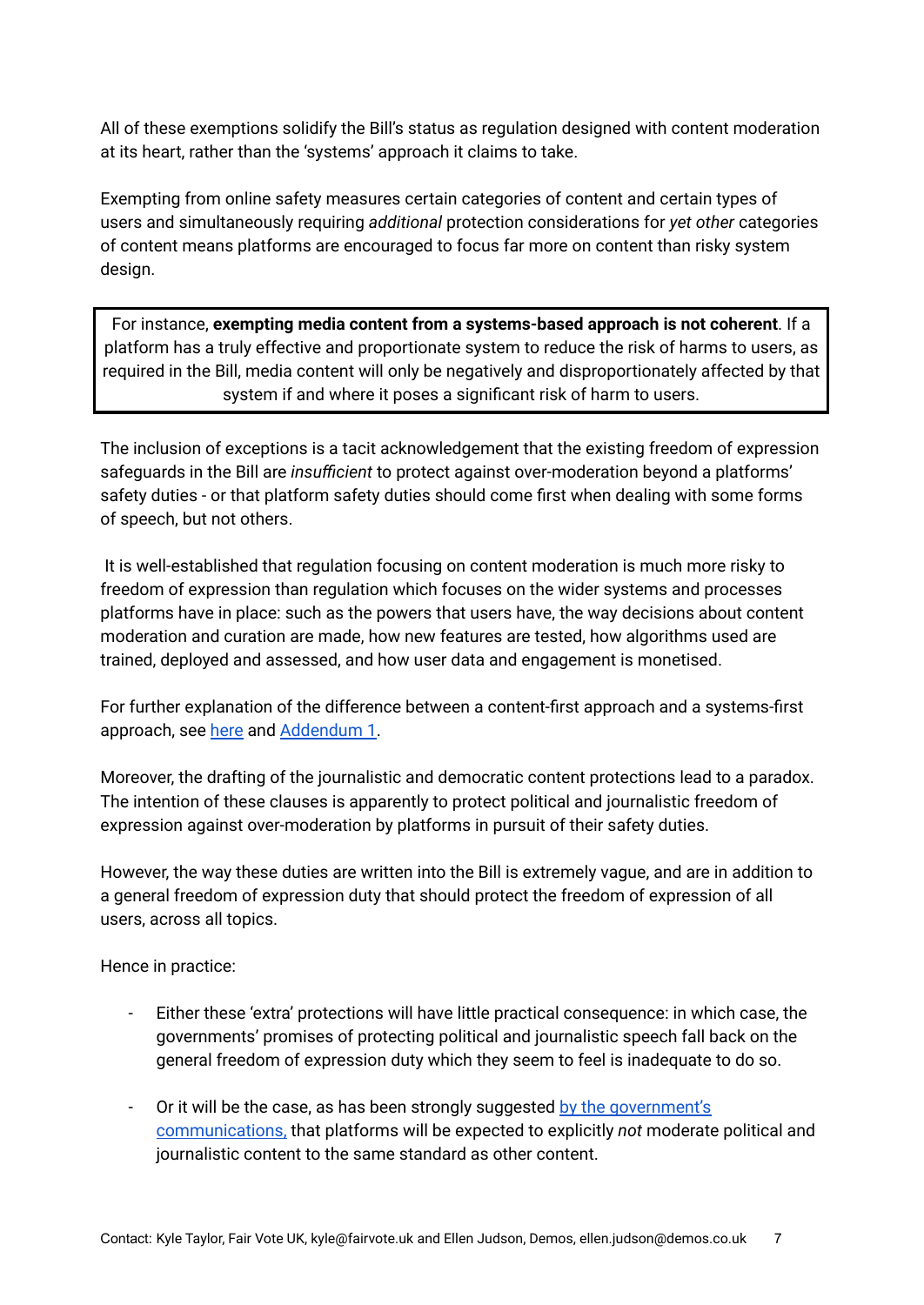Given the difficulties of defining what counts as 'journalistic' or 'democratic' speech, this will likely mean that **politicians and the press (including rogue outlets, such as those run by far-right extremists such as Tommy Robinson) will enjoy extra levels of freedom online regardless of the propensity of their activity to cause harm.**

Governments and civil society around the world have been desperately trying to get platforms to enforce their terms of service consistently, to protect people from serious harms. However, as we learned from whistleblower Frances Haugen, Facebook has an internal program called "cross check" that *[explicitly](https://www.cnbc.com/2021/09/13/facebook-shields-millions-of-vip-users-from-moderation-protocols.html) exempts* millions of users from certain content moderation rules. **This Bill, far from challenging this status quo, would dangerously enshrine it in law.**

## **Specific risks of each exemption or exception for promoting abuse and disinformation without protecting freedom of speech**

#### **Media Exemption**

Platforms have no duties to take any action regarding risks arising from news publisher content. However, the criteria to qualify as a news publisher which are laid out in the bill are **arbitrary and very easily met**, meaning a bad actor - foreign or domestic - could easily qualify as media and manipulate the rules. Meanwhile, other publishers, which are regulated to high standards, will not meet the terms of the exemption.

For example, the definition requires publishers to publish content which "(i) is created by different persons, and (ii) is subject to editorial control". Yet it is possible for an individual to run a hyperlocal blog, be regulated by the UK's only independent press regulator IMPRESS, and yet being written by a single person - miss out on the exemption. Such publishers, regulated by IMPRESS, are bound by higher standards than most national newspapers - but they would not benefit from the exemption.

**The media exemption in action: [Research](https://hackinginquiry.org/russia-today-set-to-benefit-from-press-exemption-to-the-governments-online-safety-bill/) showed that Russia Today, which is backed by the Kremlin, would qualify for a media exemption.** Any entity could set up a qualifying entity and claim their content should be excluded from a platforms' measures to tackle risk. The UK could quickly become the world's disinformation hub with media standards set this low because so-called media outlets, including, for example, Chinese government propaganda sites or extremists, could simply register an address in the UK, meet the prescribed requirements and spread disinformation or other harmful content which in other [jurisdictions](https://www.thewrap.com/tucker-carlson-twitter-flag-they-are-morons/) would face [moderation.](https://www.thewrap.com/tucker-carlson-twitter-flag-they-are-morons/)

Misogyny and disinformation targeting women MPs could be within the scope of the Bill as a priority harm and platforms expected to say in their terms and conditions how they would respond to the risk. However, stories such as the Mail on Sunday's piece about Angela Rayner alleging she was trying to ['distract'](https://www.thetimes.co.uk/article/judge-my-message-not-my-outfit-says-angela-rayner-amid-crossing-legs-row-dgc3plrgb) the Prime Minister by crossing her legs, which when shared and amplified would be outside the scope of any platform intervention. It raises a key concern as to why misogynist abuse is acceptable when published by a newspaper and circulated online but not when it is directly published by a person online. The harm caused is no different.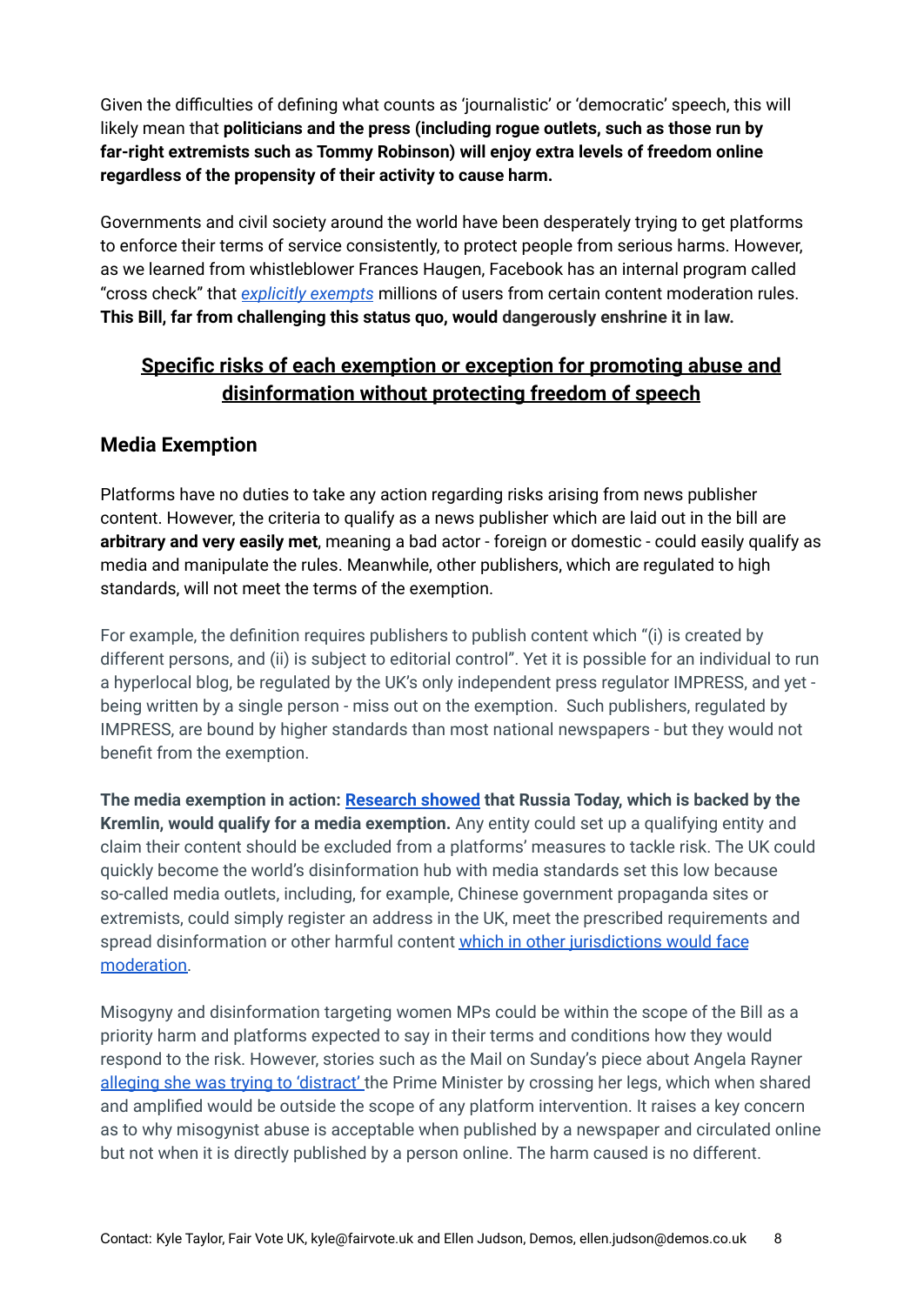Moreover, a platform would be expected to have a system in place to deal with the harm arising if an ordinary user created a post that compares migrants to "cockroaches". This post would rightly be likely taken down or demoted, according to a platforms' terms of service, on the grounds of hate and potential incitement to violence. However, the platform would not be expected - or explicitly not allowed - to take the same action against the same claim shared on their service from a news publisher: as it was in 2015, posted by a columnist sharing a column they had published in a recognised news publisher to millions of people, despite the fact that this would carry a much greater risk of harm than if posted by an anonymous user with 10 followers. This creates a clear two-tiered system based on the publisher of the content and not on the risk of causing harm at scale.

There is also an issue of consistency: the bill requires broadcast media to be independently regulated (by Ofcom) in order to benefit from the exemption, but makes no parallel requirement of non-broadcast media (print & online).

**The outlook worsens:** as currently drafted, the media exemption means that platforms are not *required* to say how they will address harms arising from media content, although they may if they choose (e.g. to ensure their own policies are applied consistently).

However, recent [announcements](https://www.conservativehome.com/platform/2022/03/nadine-dorries-how-we-will-narrow-the-ground-for-barring-harmful-posts-in-the-online-safety-bill.html) indicate the Government is considering strengthening this to insist platforms *may not* take any action to reduce the risks arising from media content on their services. This is the form of exemption which was condemned by human rights and democracy experts, journalists, and fact-checkers across Europe when it was [proposed](https://www.disinfo.eu/reject-the-media-exemption/) in the DSA, and which was rightly [abandoned](https://cdn.sanity.io/files/k97a60yb/production/9b4f5c364f55cec7dced1b3558fb83069a0fc38d.pdf).

The European Parliament even rejected weaker forms of a media exemption such as special early redress for "media" because the nature of disinformation and computational propaganda is that it can go viral and wreak havoc in minutes or hours. The Online Safety Bill should act as a circuit-breaker for disinformation not an enabler.

#### **Journalistic content**

This [covers](https://publications.parliament.uk/pa/bills/cbill/58-02/0285/210285en.pdf) 'news publisher content or regulated content, generated for the purposes of journalism, and which is 'UK-linked'. This includes, but is not limited to, content generated by news publishers, freelance journalists and citizen journalists.'

**Firstly, the journalistic content exception moves towards creating a two-tier system without appropriate protections**: It is suggesting that content which is deemed journalistic, regardless of what it is, whether or not it is accurate, could cause harm, or is relevant to a debate - will benefit from additional protections.

In practice, this is likely to mean that content shared by journalists is additionally protected, as demonstrating that content shared by journalists is for the purposes of journalism is clear.

Under [Article](https://www.echr.coe.int/documents/guide_art_10_eng.pdf) 10 of the ECHR, extra protections afforded to public watchdogs, such as the press, in recognition of their role in protecting and promoting the public interest, should be a *conditional* protection: *"The increased protection afforded to "public watchdogs" and particularly*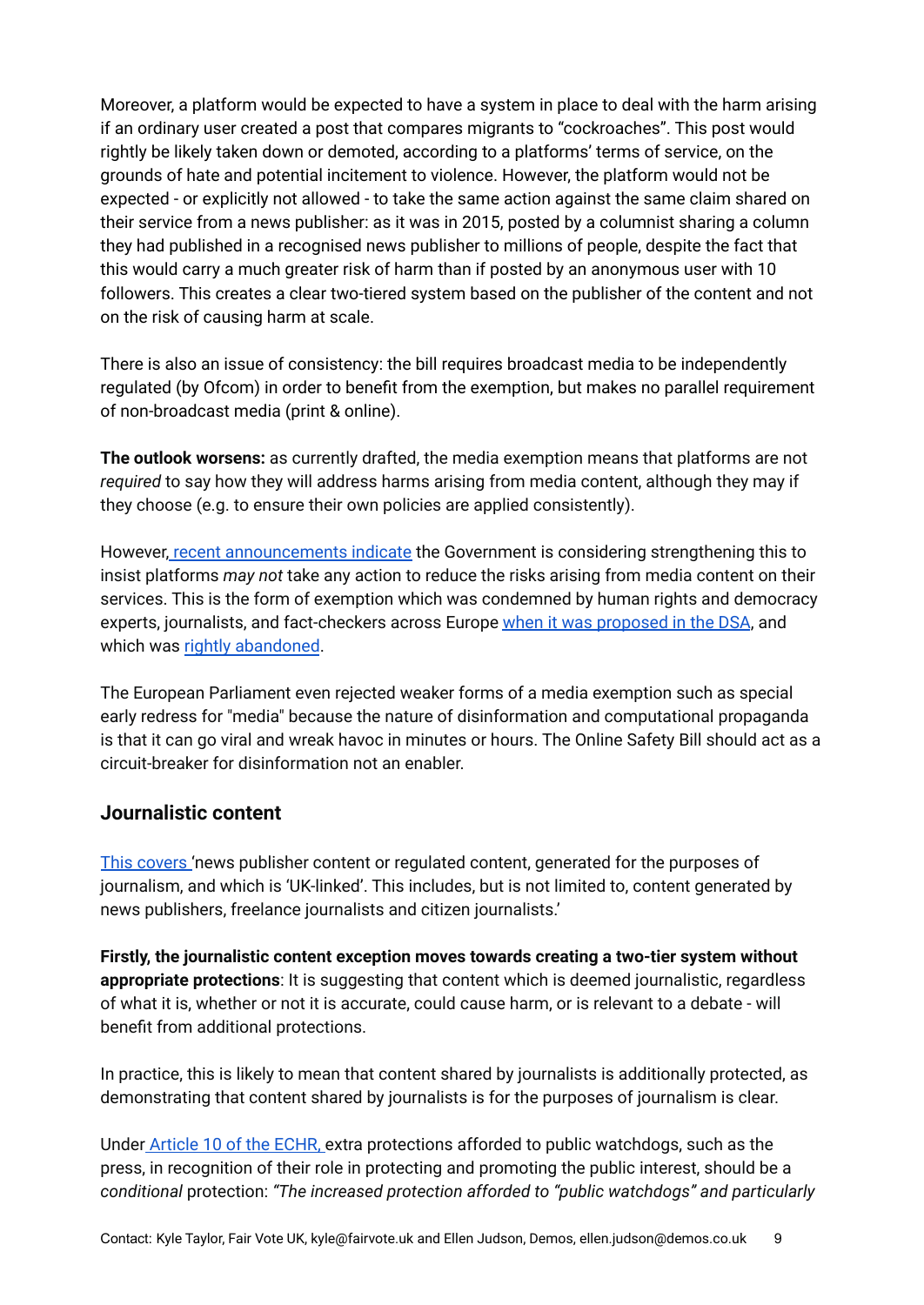*the press under Article 10 is subject to the condition that they comply with the duties and responsibilities connected with the function of journalist, and the consequent obligation of "responsible journalism".*

No such obligation or standard exists for those claiming their content is 'for the purposes of journalism' and availing themselves of an expedited complaints procedure under the Online Safety Bill.

The exception in action: A HOPE not hate [report](https://hopenothate.org.uk/2020/08/24/far-right-seek-to-exploit-migrant-arrivals/) found that it is a common tactic of the far right to claim to be 'citizen journalists' in order to give their activity legitimacy: for instance, in 2020, they found that 'a handful of figures have spent large amounts of time filming the arrival of boats and various locations used to house arriving migrants, such as hotels. Their videos, which have sometimes included chasing migrants with cameras, have quickly spread across far-right social media platforms and whipped anti-immigrant activists into a peak of anger. Each new video seeks to confirm the far right's existing belief that Britain is currently under attack.'

Far from challenging this, the journalistic protections as written would enshrine in law that users of this sort (who claim their extremism is journalism) should have at minimum an expedited appeal process above and beyond other ordinary users, and likely a higher threshold for their content being taken down or demoted regardless of its likelihood to cause harm at scale.

#### **Content of democratic importance**

This covers [content](https://publications.parliament.uk/pa/bills/cbill/58-02/0285/210285en.pdf) 'which is, or appears to be, specifically intended to contribute to democratic political debate in the United Kingdom or in any part or area of the United Kingdom. Examples of such content would be content promoting or opposing government policy and content promoting or opposing a political party.'

**Secondly, exceptions for content of "democratic importance"** mean that if a topic is related to democratic political debate then it is meant to be given greater protections: a category which is either so wide as to be meaningless, or (as suggested by the explanatory notes) privileges speech of those discussing government policy and political parties - likely to be disproportionately politicians themselves.

The government has [made](https://www.thetimes.co.uk/article/big-tech-must-let-gender-critics-speak-under-online-safety-law-cq93r5d7n) clear that preserving freedom of expression is the most important duty, meaning that other protections outlined in the bill, like safety from abuse, are subjugated if the topic is of "democratic importance." This *also* applies with regard to how platforms treat content which is harmful to children.

For example, the government is currently proposing a ban on conversion therapy that excludes transgender people from its protections. This is a subject of intense political debate across parties, meaning that a hate campaign targeting trans children and arguing that they should be subject to conversion therapy - which a UN expert has arqued can [amount](https://www.ohchr.org/en/stories/2020/07/conversion-therapy-can-amount-torture-and-should-be-banned-says-un-expert) to 'torture' - would be given special considerations.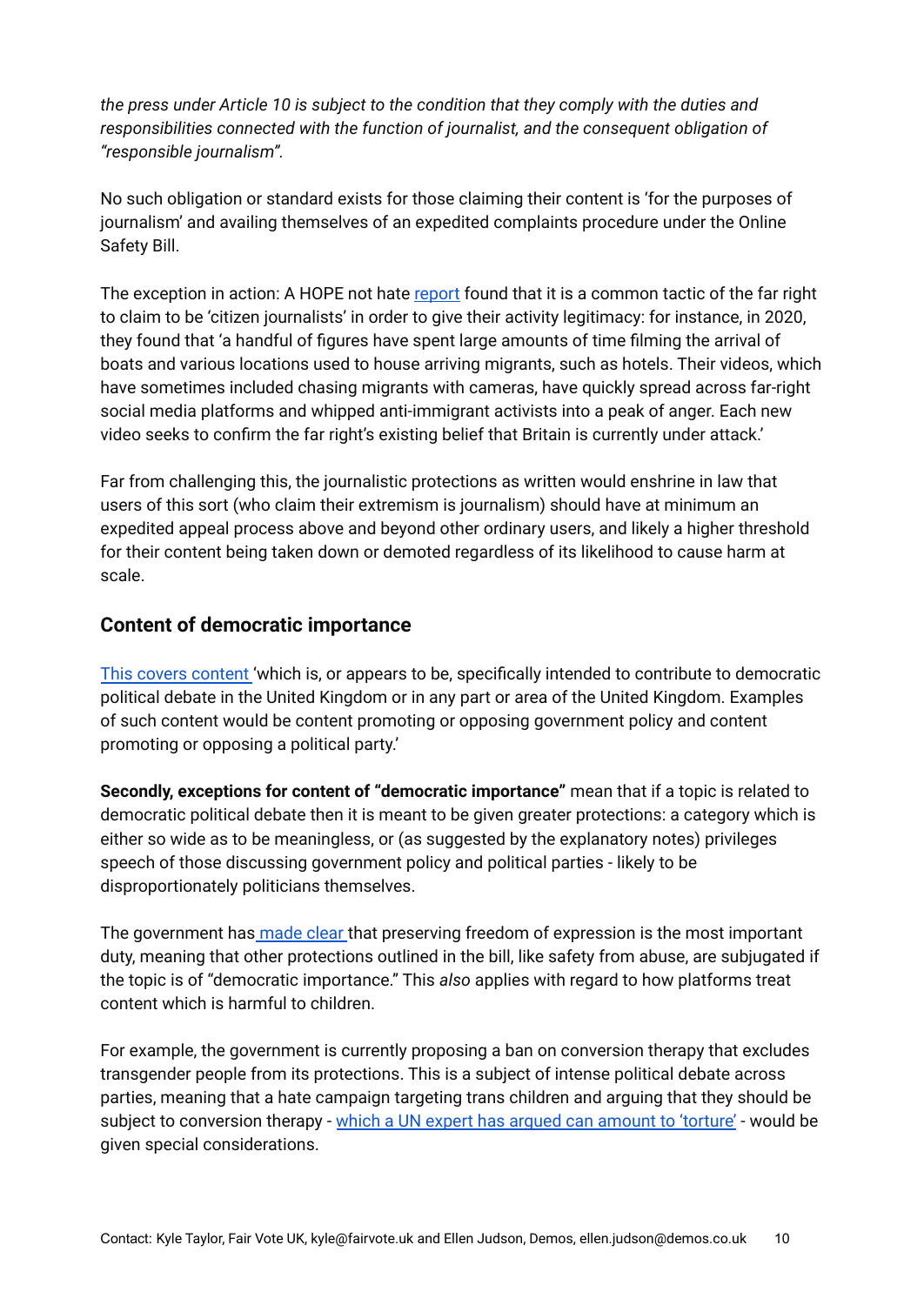The bill will lead to platforms effectively making decisions based on who a user is rather than the *potential for harm, particularly at scale, blatantly privileging certain users over others and creating a two-tiered Internet. This is unequal and dangerous.*

**Harm is harm wherever it appears online and mitigation measures to remove or slow the spread of such content should be universally applied based on its likelihood to cause harm.** Content online does not somehow become less harmful depending on what user posted it or whether a topic is deemed currently relevant to politics.

If the government judges that platforms' implementation of their safety duties are likely to be such that accurate news reporting is put at risk, and that political debate is stifled, these issues should be dealt with in the structure of the safety duties rather than exempting some groups from having their content affected.

This can be done by focusing on regulating the systems platforms have in place for reducing risks to their users, rather than on regulating what platforms do with different types of content. Further explanation of how this can be achieved can be found in [Addendum](#page-12-0) 1.

#### **Exclusion of paid ads**

**Moreover, paid ads are almost entirely out of scope**, meaning users and entities can pay to evade the rules. **The content is no less harmful because it has been paid for.** In many cases, the opposite is true, *and* the platforms are directly profiting. Adverts spreading vaccine disinformation, for instance, would be excluded from what platforms would be expected to mitigate the harm of.

**Far from reducing the risk of over moderation, these exemptions, exceptions and exclusions create perverse incentives for platforms: to over moderate the free expression of normal people who are more likely to fall outside these exemptions and are apparently, less deserving of freedom of expression protections, while allowing potentially hateful and abusive content to proliferate as long as it comes from people and entities that fall into these categories.**

*From the point of view of combating abuse and disinformation at scale, it would be better for* content that is legal but harmful to adults to be out of scope of the Bill altogether than for it to be *in scope but with exemptions giving some forms of abuse and disinformation a government-sanctioned free pass.*

Using a defence of free speech to permit disinformation and abuse is a tactic used by other governments, notably governments which fail to uphold democratic and human rights. [Poland,](https://www.euractiv.com/section/politics/short_news/polish-justice-ministry-proposes-online-free-speech-law-after-facebook-debacle/) for example, has [proposed](https://www.euractiv.com/section/politics/short_news/polish-justice-ministry-proposes-online-free-speech-law-after-facebook-debacle/) a 'free speech law' after a far-right party's Facebook page was removed for spreading hate speech and Covid disinformation. It is dangerous to allow our liberal institutions to be co-opted for harmful aims.

Numerous additional real-world examples of how the media exemption, democratic and journalist speech exceptions and paid ads exclusions would allow for grievous offline harm are included in [Addendum](#page-15-0) 2.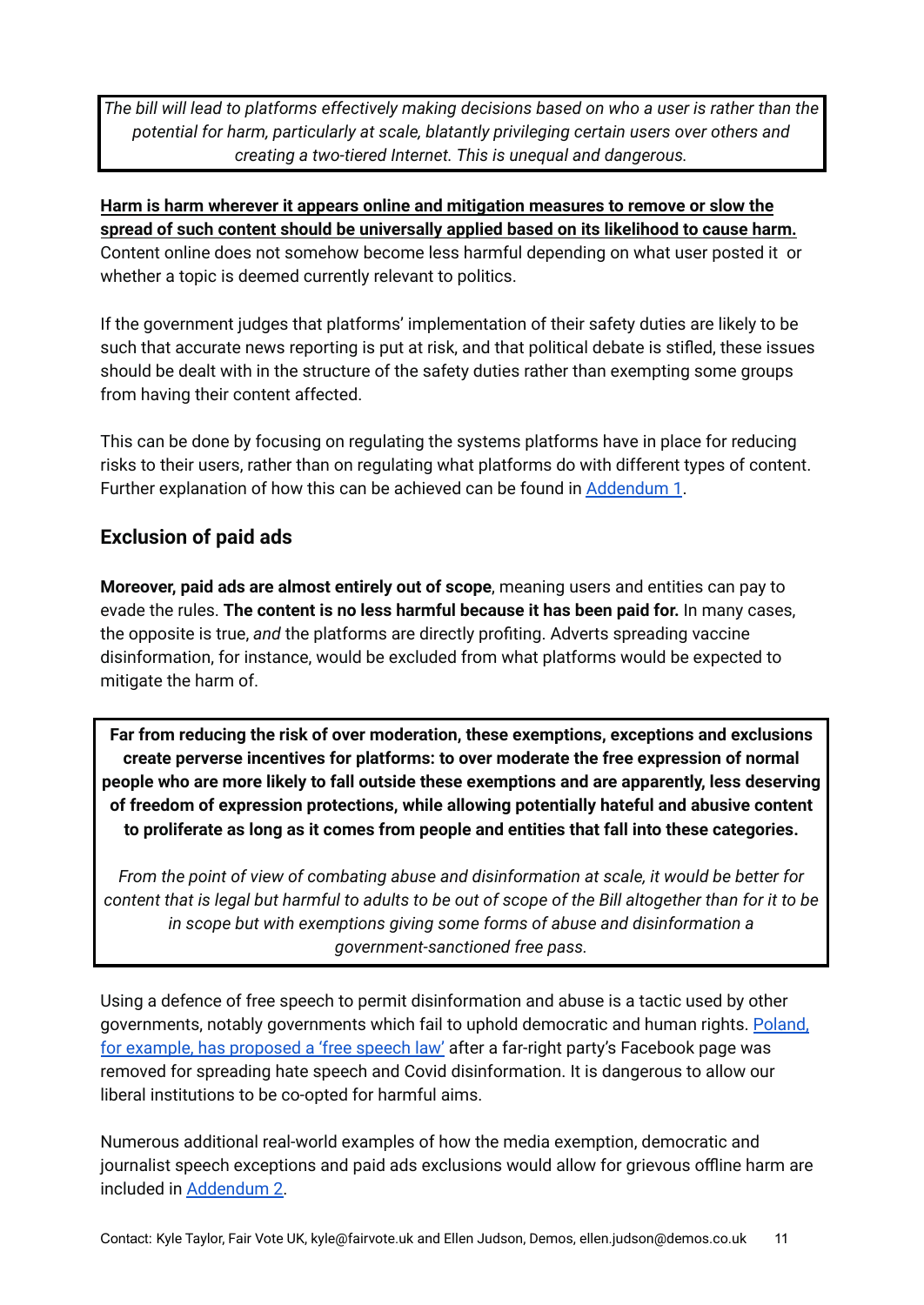#### **Ensuring the Online Safety Bill delivers: Recommended Amendment Areas**

The protections for freedom of expression should be strengthened. The media exemptions, special consideration for democratic and journalistic content should be removed, and all paid ads brought explicitly in scope. We set out how this can be achieved below.

#### **Amendment Area 1: Strengthening freedom of expression**

**The Online Safety Bill should be free speech preserving and harm reducing.** It can do that by strengthening the freedom of expression provisions that already exist in the bill. **Every user, whether they are an elected representative, registered party representative or candidate, a newspaper, a journalist, nurse or a pensioner, deserves equal protection to participate freely and safely online and should equally be held to the same standards.**

The existing duties in the Bill to protect rights are extremely vague and overly narrow: platforms need only have regard to the importance of protecting privacy and freedom of expression, with little priority or specificity given to how this will be ensured.

#### **This could be achieved in the following ways:**

- **● Schedule 4 should be amended so that the online safety objectives for regulated user-to-user services and regulated search services both include rights protections, such as including that:**
	- a) A service should be designed and operated in such a way that the human rights, as defined in the Human Rights Act, European Convention on Human Rights and UN Convention on the Rights of the Child, of users and affected persons are protected, including that journalism holds a unique and central role in democratic society, and is recognised in alignment with Article 10 of the ECHR
	- b) The amendment should be that in the course of its duties, in carrying out risk assessments, serving information or enforcement notices, and developing Codes of Practice, OFCOM should be required to carry out a rights impact assessment on the systems and risks that they are assessing and the systems or technologies they are recommending (Part 7, Chapter 3).

## **Amendment Area 2: Strengthening Online Safety**

Strengthening the free speech protections in the bill would **allow for it to be amended, removing the media exemption and the exception for content of "democratic importance" and bringing paid ads into scope.**

This would ensure a level playing field for freedom of expression and would deliver on the Bill's aims to reduce harms online.

**–##--Addendums Follow–##--**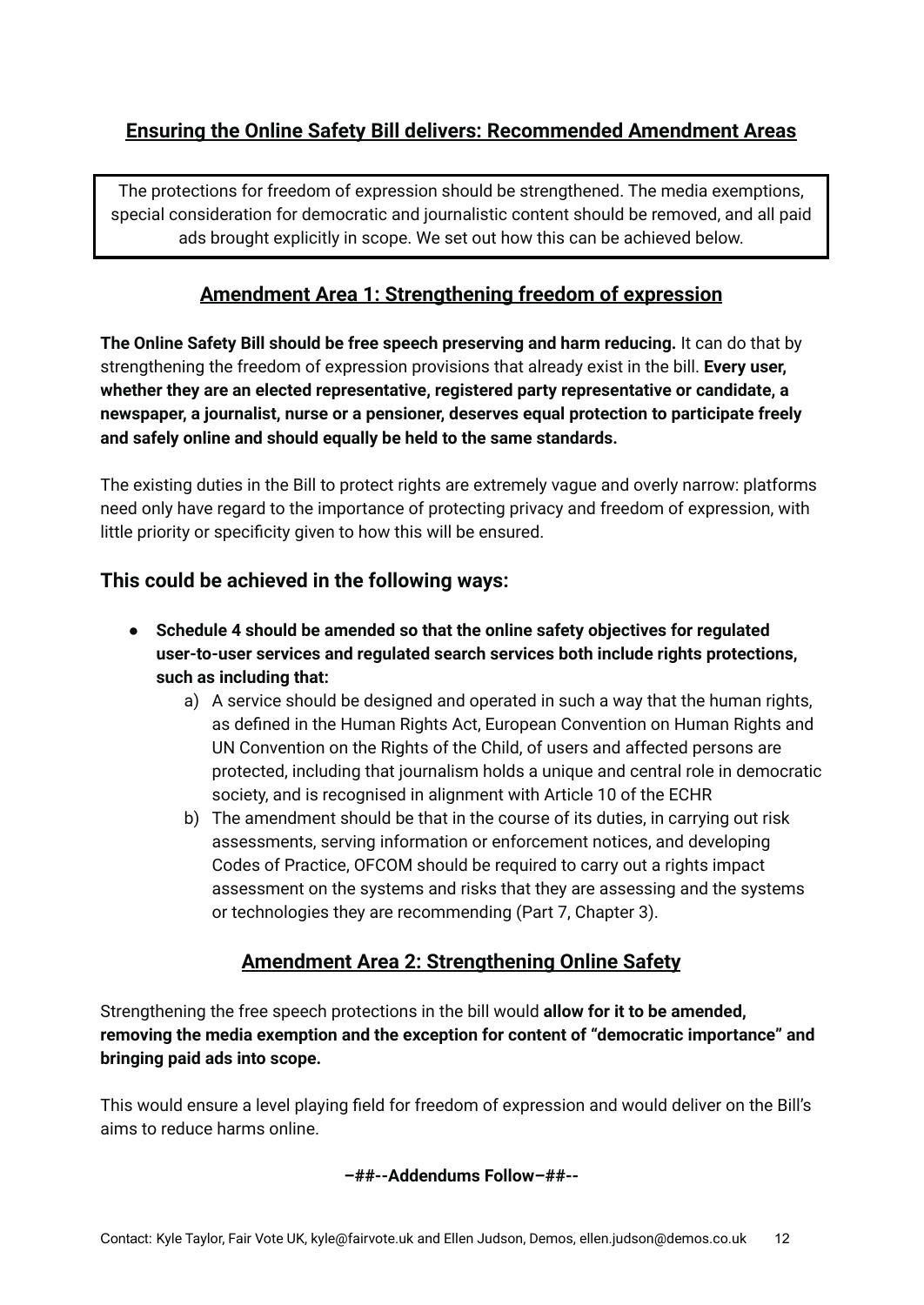## <span id="page-12-0"></span>**Addendum 1: Examples of a systems-based approach to risk mitigation**

As noted in the briefing above, if the government judges that platforms' implementation of their safety duties are likely to be such that accurate news reporting is put at risk, and that political debate is stifled, these issues should be dealt with in the structure of the safety and transparency duties rather than exempting some groups from having their content affected.

This can be done by forcing open the algorithmic blackbox and focusing on regulating the systems platforms have in place for reducing risks to their users, rather than on regulating what platforms do with different types of content. It is transparency and auditing of the human decisions, algorithmic changes and data inputs that will actually shift the balance of power towards robust journalism and publishers.

#### **How do we regulate systems rather than content?**

The systems that platforms have in place can increase or decrease risks to users: it is essential for the regulator to have robust audit powers and researchers have independent access to platform data to test and measure how these risks in fact change according to different decisions made by platforms.

#### **- Technical systems and processes**

- What are algorithms designed to maximise for?
- How are algorithms being trained, and how is their efficacy measured and tested?
- On what basis are certain trends or certain kinds of content recommended, promoted or demoted?
- What data is collected, how is it stored, and how is it used to serve users content or advertising?
- What kind of activities can users engage in on a platform how are they able to communicate or interact with each other? What are they incentivised to do: where is friction introduced in their interactions?
- **- Organisational systems and processes**
	- Who is involved in making decisions about platform policies?
	- Are risk and rights assessments conducted before changes are made to a platform? How are these carried out? Are they robust?
	- Are people involved in content moderation given appropriate training and psychological support? Do they have the relevant expertise in recognising different kinds of harms? How many languages do they speak?

#### *\*\*\* Continued on next page \*\*\**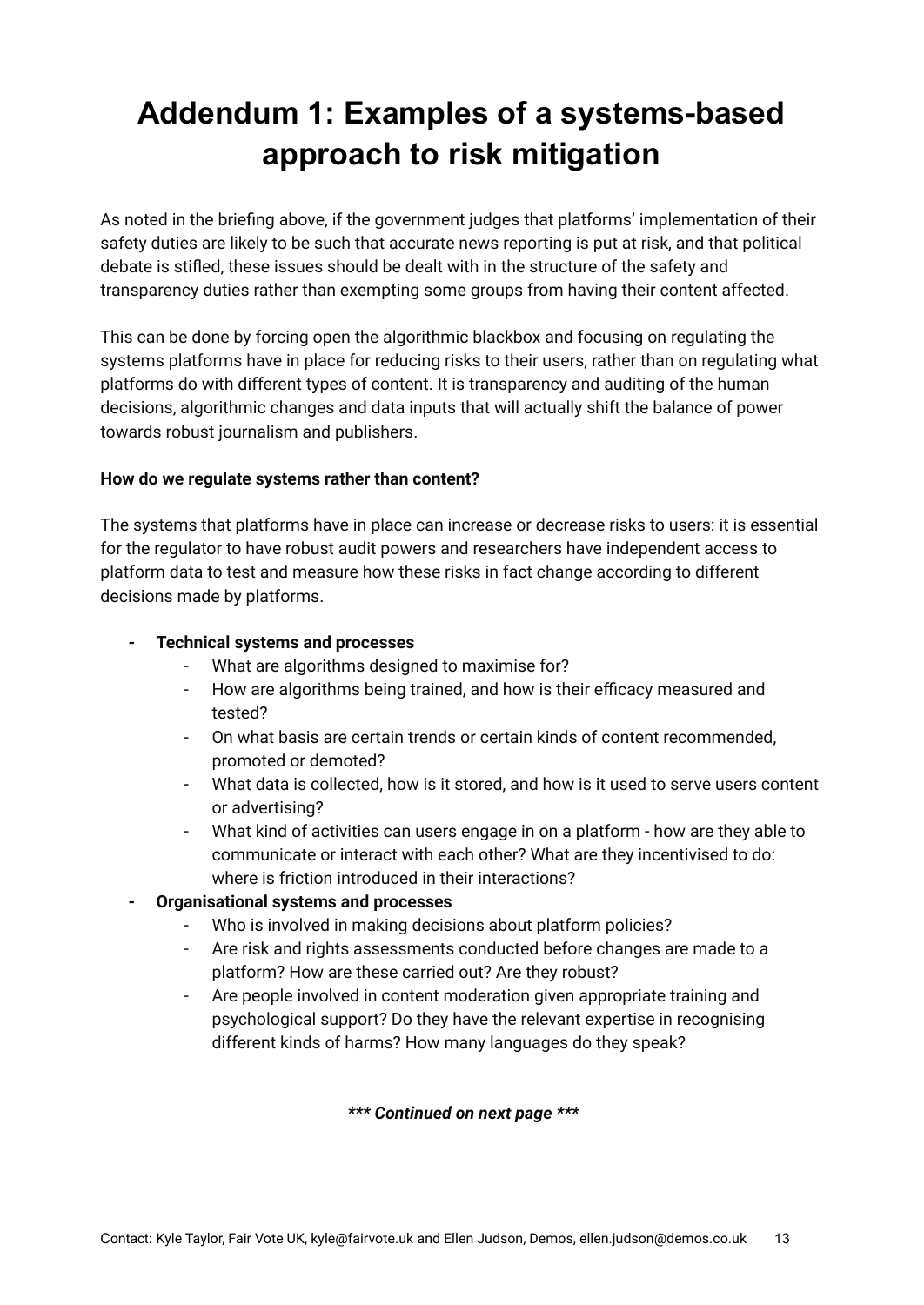#### **For example:**

| Risk of harm to user                      | Content approach: the<br>regulator might ask         | Systems approach: the<br>regulator might ask                                                                                                                                                                                                                                                                            |
|-------------------------------------------|------------------------------------------------------|-------------------------------------------------------------------------------------------------------------------------------------------------------------------------------------------------------------------------------------------------------------------------------------------------------------------------|
| Exposure to promotion of<br>suicide       | Is all content promoting<br>suicide taken down?      | If users search for, post,<br>share or are exposed to<br>content promoting suicide, is<br>there a system through which<br>they can be directed<br>to/access emergency and<br>longer-term support?<br>What does your<br>recommender algorithm<br>serve a user who has<br>searched for suicide content<br>more than once? |
| Exposure to vaccine<br>disinformation     | Is vaccine disinformation<br>content demoted?        | How do platforms identify<br>when vaccine disinformation<br>is reaching wide audiences<br>and are mitigations (such as<br>promoting authoritative<br>information or fact-checking<br>vaccine content) able to be<br>quickly put in place?                                                                               |
| Subjected to racist pile-on<br>harassment | Can users report content<br>which is harassing them? | What functionalities or<br>design choices encourage or<br>incentivise pile-on<br>harassment - do pile-ons feed<br>into 'trends', can they be<br>easily monetised?                                                                                                                                                       |

Moreover, rather than carve-outs and exemptions, the govt should be selling [transparency](https://docs.google.com/document/d/1MuA-Fa60jTN8aoMeBmr1fqkFhdP4XoqQEG2F2-wQRKw/edit.) as the way to tackle arbitrary harms *to [publishers.](https://docs.google.com/document/d/1MuA-Fa60jTN8aoMeBmr1fqkFhdP4XoqQEG2F2-wQRKw/edit.)*

#### **Example 1: Radicalising Audiences**

Research that analyzed over 2 million recommendations and 72 million comments on YouTube in 2019 revealed that its recommendation system steers viewers towards politically extreme content. News audiences on the centre right are being drawn further and further away from facts and rigorous journalism. YouTube also announced in 2019 that it was expanding an experimental tweak to its algorithm to stop the amplification of conspiracy theories in the UK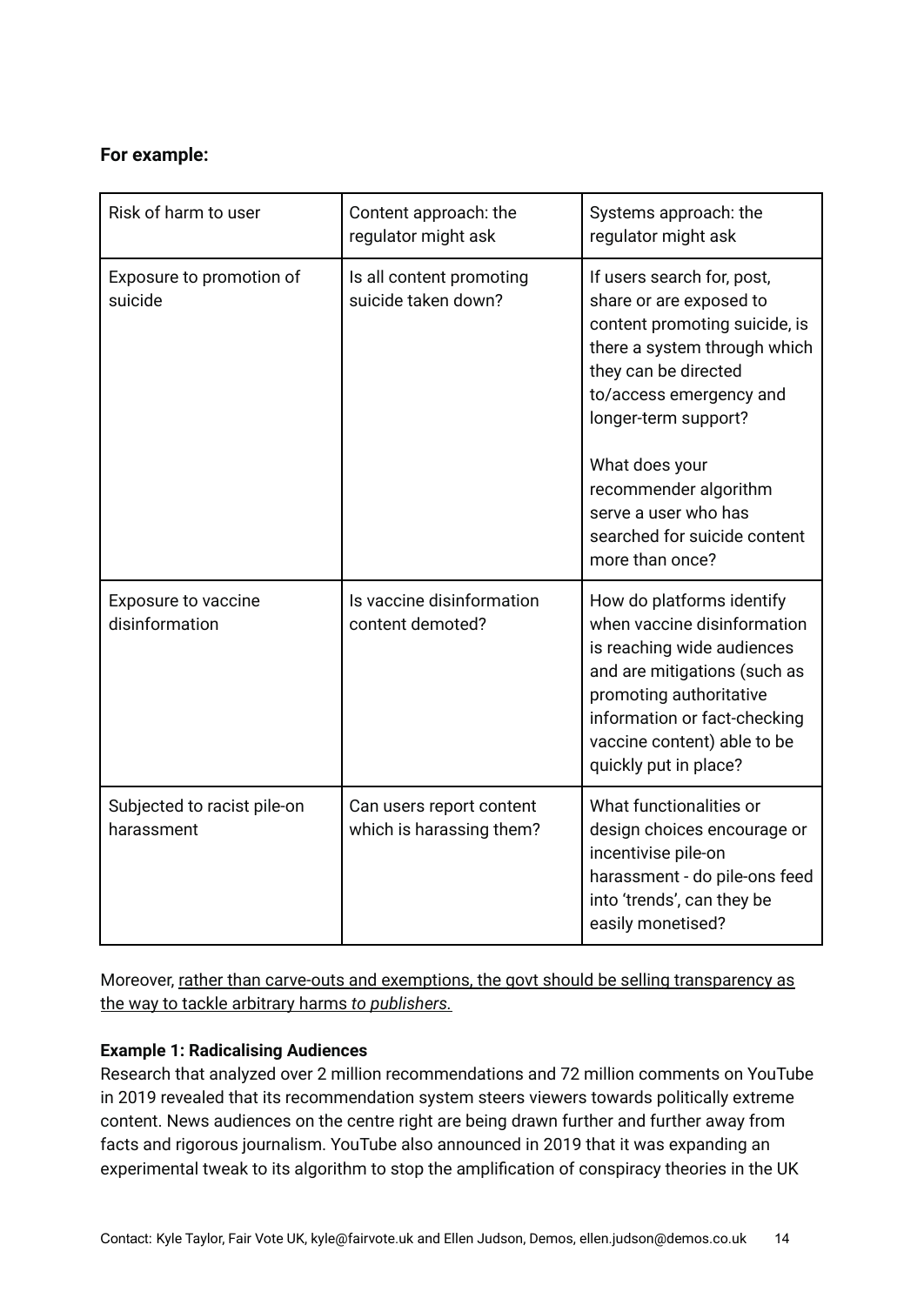market. That clearly failed during Covid-19 but there is absolutely no way for journalists, MPs or civil society to measure what impact that has had.

#### **Example 2: Non-transparent downranking**

In 2017, Mark Zuckerberg instructed his engineers and data scientists to design algorithmic "ranking changes." But under pressure from a Republican administration it was made clear to engineers, "we can't do a ranking change that would hurt Breitbart." Engineers made the necessary tweaks which showed less impact on conservative sites and more harm to progressive leaning ones - one of which was Mother Jones. Mother Jones saw an "enormous decline in traffic from Facebook and a consequent decline in revenue." The full story came to light almost three years after algorithm tweaks that no one knew were being weaponized against certain outlets.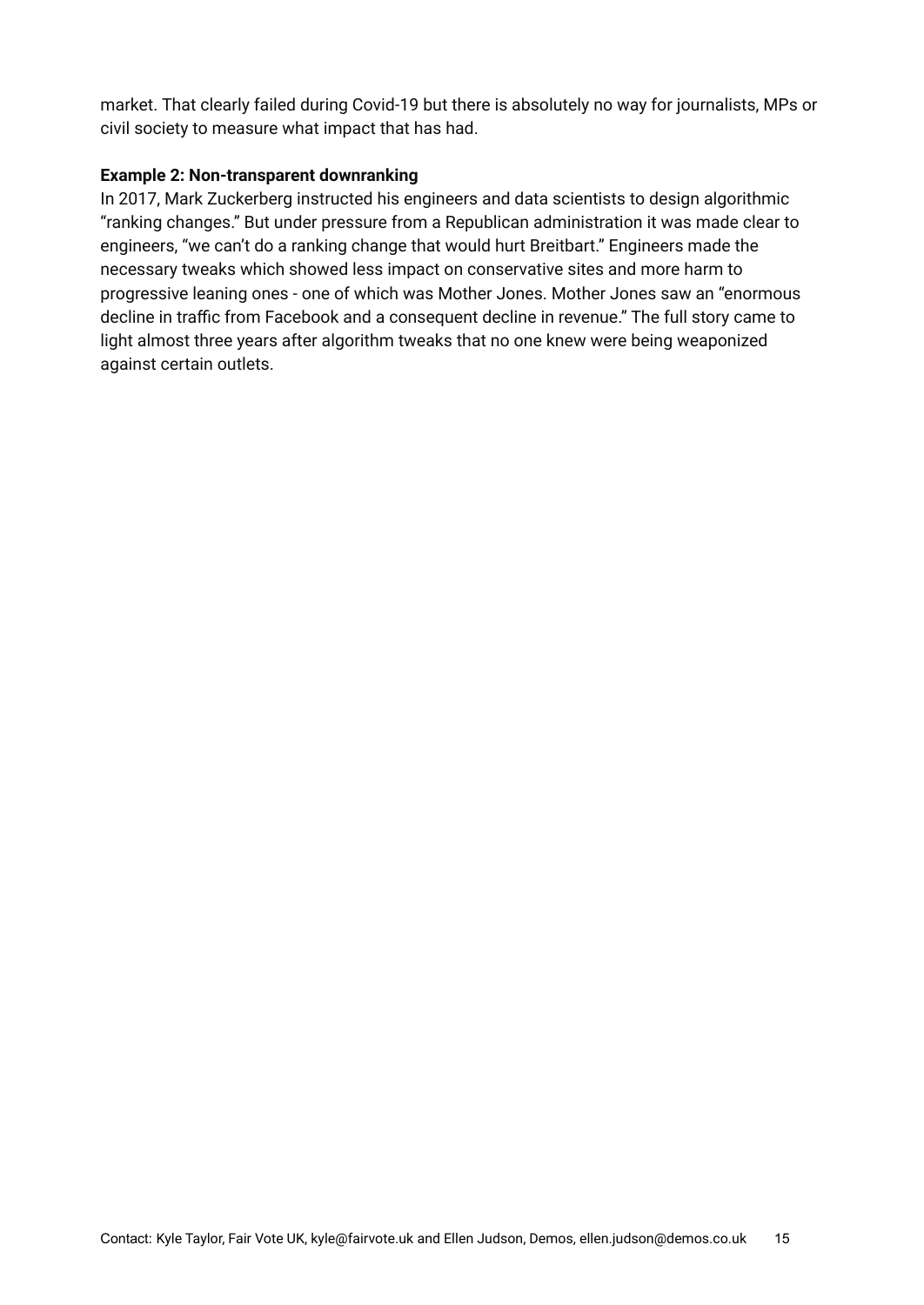## <span id="page-15-0"></span>**Addendum 2: Global examples of how exemptions, exceptions and exclusions will cause harm**

Around the world, it is often political leaders, news publishers and paid advertisers – those who are most likely to be protected under the Bill – that can cause the most harm on social media due to their disproportionate influence and reach. As drafted, the bill exempts, excludes or allows exceptions for what extensive research around the world has shown are the most common sources of harmful content online. **This harms, rather than helps, a free and independent press.**

Taking action against abuse and disinformation is not antithetical to journalism - it *supports* journalism. Maria Ressa, Nobel Peace Prize winner and journalist, who has been the subject of horrendous online abuse, threats and disinformation campaigns, has called for ['shifting](https://www.nobelprize.org/prizes/peace/2021/ressa/lecture/) social priorities to rebuild [journalism](https://www.nobelprize.org/prizes/peace/2021/ressa/lecture/) for the 21st century while regulating and outlawing the [surveillance](https://www.nobelprize.org/prizes/peace/2021/ressa/lecture/) economics that profit from hate and lies.' Speaking specifically against the DSA backdoor exemptions, she [tweeted](https://twitter.com/mariaressa/status/1483736429494964228) that: It can only protect media freedom if it is able to cut off disinformation upstream. Creating special media redressal mechanism may sound good but will ENABLE industrial scale disinformation'. 'Especially given the low standards outlined in this bill for content producers to qualify as news publishers, exempting journalists simply allows the degradation of journalism in the 21st century to continue.

## **The Potential Impact of the Media Exemption**

Allowing any media content that meets the bill's lenient criteria to stay up or be fast-tracked for appeal if removed enables publishers to reach wide audiences with hateful or false claims with minimal consequences. As the EU Disinformation Lab noted in a [letter](https://www.disinfo.eu/advocacy/fact-checkers-and-experts-call-on-meps-to-reject-a-media-exemption-in-the-dsa/) to IMCO Committee members, "it is virtually impossible to define who or what is a legitimate 'press publication' in the online environment". **For example:**

- Figures such as Alex Jones and Milo Yianopolis, who have been repeatedly [suspended](https://www.reuters.com/article/us-facebook-extremists-usa-idUSKCN1S82D7) and [banned](https://www.reuters.com/article/us-facebook-extremists-usa-idUSKCN1S82D7) from social media sites for hate and abuse, could easily be considered media figures, producing content 'for the purposes of journalism'.
- The German magazine *Compact,* categorised by German intelligence services as "[demonstrably](https://www.belltower.news/compact-magazine-hand-in-hand-with-the-far-right-126801/) extremist" with "clear far-right aspirations", is currently available in the UK and active on [Twitter.](https://twitter.com/COMPACTMagazin) While Facebook [removed](https://www.dw.com/en/facebook-removes-german-far-right-magazine-compact/a-54750354) *Compact* for breaching its community standards, the magazine would likely qualify for a media exemption under this legislation and would therefore be much more difficult for Facebook to moderate or remove.
- In India, a 15-year global [disinformation](https://www.disinfo.eu/publications/indian-chronicles-deep-dive-into-a-15-year-operation-targeting-the-eu-and-un-to-serve-indian-interests) campaign targeting the UN and the EU and aimed at "discrediting Pakistan internationally" utilised at least 750 fake local media outlets to launder pro-India propaganda as authentic content. The low bar for qualification as news publisher content means that fake outlets operating in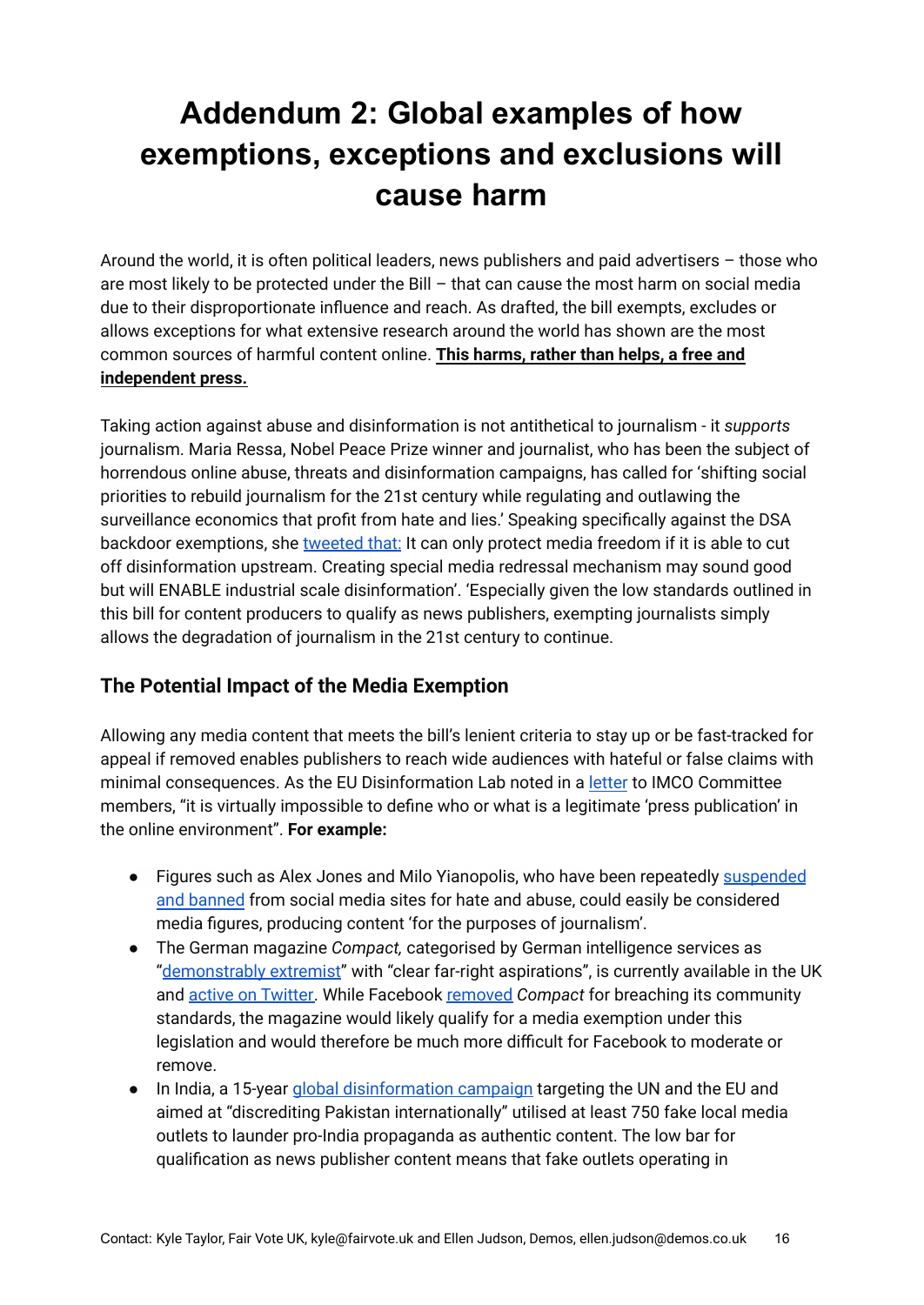coordinated propaganda campaigns like this one would likely be protected under this Bill.

- Another significant concern is the rise of ["content](https://sc.lib.miamioh.edu/bitstream/handle/2374.MIA/6433/Content%20Farms.pdf?sequence=1&isAllowed=y#:~:text=Content%20farms%20gather%20and%20analyze,is%20viewed%20by%20Internet%20users.) farms", which game search engines to widely disseminate low-quality, mass produced content under the guise of journalism. In the US, Facebook took action against a publisher called *Peace Data,* which lacked any editorial supervision and failed to "uphold the tenets of [respectable](https://slate.com/technology/2020/09/peace-data-russia-disinformation-facebook.html) journalism", for widely disseminating Russian propaganda as part of a potential coordinated campaign. In Taiwan, content farms based in Malaysia widely [disseminated](https://www.twreporter.org/a/information-warfare-business-disinformation-fake-news-behind-line-groups-english) pro-China propaganda in the run-up to [elections,](https://www.twreporter.org/a/information-warfare-business-disinformation-fake-news-behind-line-groups-english) with floods of similarly-worded "news" articles popping up simultaneously around the nation and spreading rapidly due to Search Engine Optimization (SEO). Content farming is an industry specialising in the mass production of "journalistic content" optimised for algorithmic amplification, with no regard for truth and often with nefarious intent. This Bill's exemption for journalistic content has no regard for the reality of global coordinated disinformation campaigns and the role that journalistic content can play in them.
- News media content can lead to online radicalisation that has real-world consequences. Tucker Carlson of Fox News, a recognised news publisher in the United States, has [endorsed](https://www.independent.co.uk/news/world/americas/us-politics/tucker-carlson-video-great-replacement-theory-b2080264.html) a dangerous white supremacist conspiracy theory called the "great replacement", in which ethnic minorities are supposedly replacing white Europeans in order to further a left-wing political agenda. These theories are also [promoted](https://www.nytimes.com/2022/05/15/us/replacement-theory-shooting-tucker-carlson.html) by smaller-scale "citizen journalist" commentators online. This theory [inspired](https://www.independent.co.uk/independent/news/world/americas/crime/buffalo-ny-mass-shooting-latest-b2079245.html) a mass-shooting at a grocery store in Buffalo, New York on May 14th, with the shooter acknowledging he had absorbed such content from Carlson and other journalists online.

## **The Potential Impact of the Democratic Importance Exception**

Political leaders, whose speech is inherently democratically important, have large audiences and thus far more power to spread harmful disinformation and dangerous speech than regular users. Around the world, it's been shown that online political speech can have tangible and harmful outcomes in the real world. **For example:**

- When Donald Trump and some of his allies were de-platformed from Facebook, misinformation, particularly related to the outcome of the 2020 election, fell [73%.](https://www.washingtonpost.com/technology/2021/01/16/misinformation-trump-twitter/) This wasn't due only to Trump ceasing to tweet harmful content, but due to his followers also disengaging in their spreading of harmful content, demonstrating that the amplification associated with well-known political figures exacerbates harm in ways that generic user-generated content does not. Similarly, political leaders in [Brazil](https://www.aljazeera.com/news/2021/12/17/brazil-bolsonaro-spread-disinformation-on-voting-system-police), [Hungary](https://eu.boell.org/en/2021/06/07/disinformation-hungary-fabricated-news-discriminatory-legislation), [India](https://www.france24.com/en/20190516-india-votes-election-campaign-fake-news-claims-narendra-modi-national-security) and other countries have all been reported to engage in political disinformation campaigns, utilising the spread of disinformation as a "political [strategy"](https://thehill.com/opinion/campaign/530777-when-disinformation-becomes-a-political-strategy-who-holds-the-line/). The risk posed from such high-profile content cannot be neglected by a Bill aimed at making the digital environment safer.
- More than causing "offence", dangerous political speech can also incite [violence](https://dangerousspeech.org/faq/?faq=200), "increasing the risk that audiences condone or participate in violence against members of another group". Dehumanising speech or speech directly calling for violence against certain groups coming from an influential speaker is clearly documented to lead to online and offline violence. Donald Trump's tweets about the "Chinese Virus" at the beginning of the COVID-19 pandemic was found to have fueled [anti-Asian](https://www.forbes.com/sites/roberthart/2021/03/19/trumps-chinese-virus-tweet-helped-fuel-anti-asian-hate-on-twitter-study-finds/?sh=73b4ec331a7c) hate on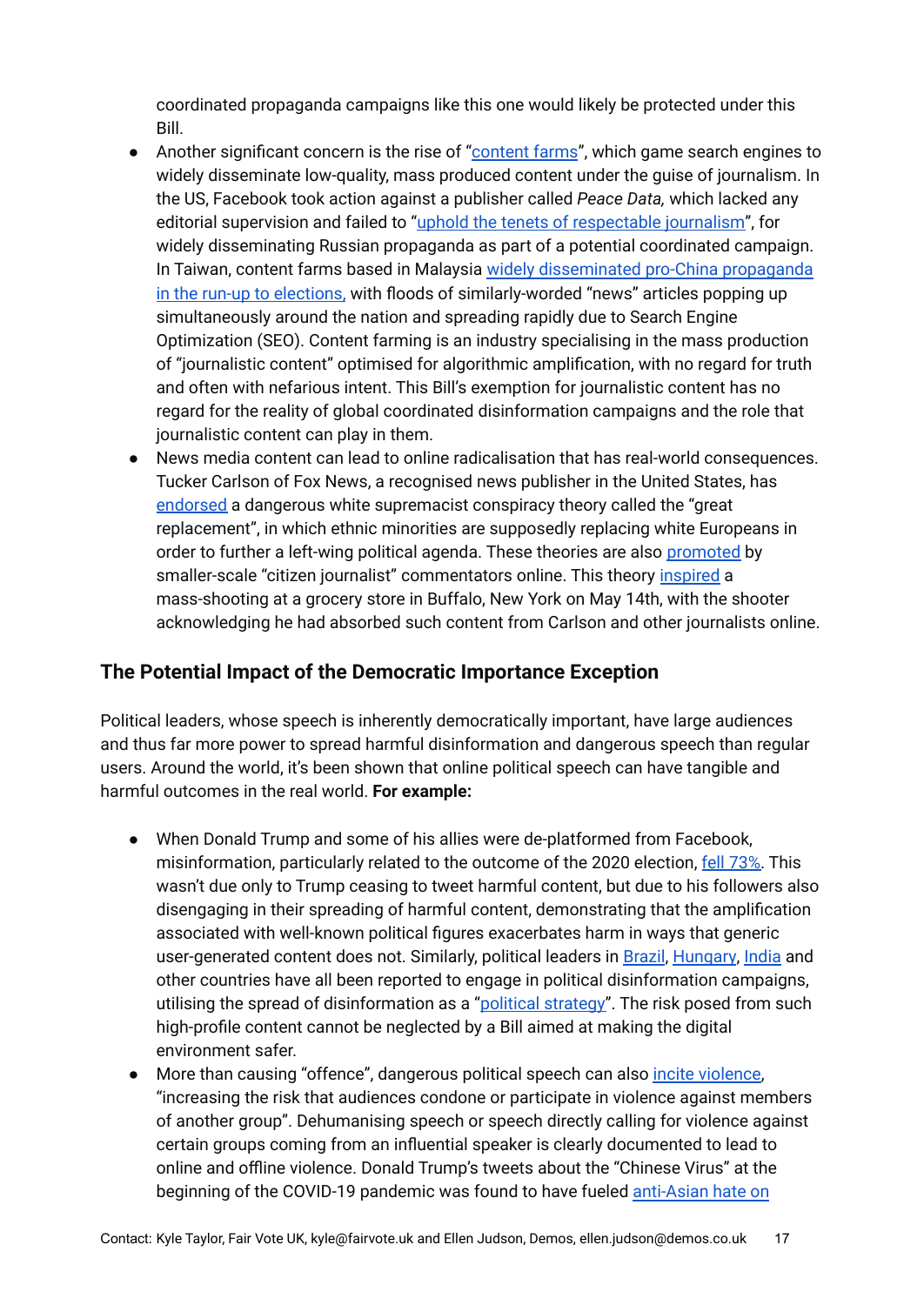[Twitter](https://www.forbes.com/sites/roberthart/2021/03/19/trumps-chinese-virus-tweet-helped-fuel-anti-asian-hate-on-twitter-study-finds/?sh=73b4ec331a7c) which then [spread](https://www.bbc.co.uk/news/world-us-canada-56218684) into the real world. After Trump's derogatory tweet about progressive politicians in the US, online threats and abuse against those he named doubled in a [3-month](https://news.wsu.edu/press-release/2022/03/23/incivility-threats-doubled-against-the-squad-after-trump-tweet/) period. A 2019 [study](https://warwick.ac.uk/fac/soc/economics/staff/crschwarz/hashtag_to_hatecrime.pdf) found a correlation between Trump's tweets about Muslims, Twitter usage rates, and the incidence of anti-Muslim hate crimes in the US. Most notably, Donald Trump's tweets have been [directly](https://www.nytimes.com/2022/03/29/us/politics/trump-tweet-jan-6.html) linked to the violent insurrection that took place on January 6th, 2021, threatening the lives of elected officials and the sanctity of democracy itself.

- In Brazil, a survey conducted by Gênero e [Número](http://violencialgbt.com.br/dados/190321_relatorio_LGBT_V1.pdf) tracked violence against LGBTQ people during and after the 2018 presidential campaign. It found that over 50 percent of respondents suffered from some form of violence due to their sexual orientation. At least 92 percent claimed that such violence increased following Bolsonaro's election.
- Facebook and other platforms are already reluctant to remove severely harmful content when it comes from political leaders, calling into question Bill's intention to exclude political content when it is already severely harmful and resilient to moderation.
- In India, T. Raja Singh, a member of the Bharatiya Janata Party (BJP), called for the massacre of Rohingya Muslim refugees online, threatened to demolish mosques, and labelled Indian Muslims traitors. Facebook hesitated to ban him due to [threats](https://www.bbc.co.uk/news/world-asia-india-53803256) from the BJP about Facebook's "business prospects" in India. While he was ultimately banned in late 2020, his status as a politician enabled him to call explicitly for violence and threaten the lives of marginalised groups in India that were left up and disseminated to his supporters and their networks.
- János Lázár, Hungarian Chief of Staff to the Prime Minister, engaged in hate speech online, posting a video of him saying that letting Muslim immigrants into Hungary will result in "crime, poverty, dirt, and impossible conditions in our cities". [Facebook](https://www.vox.com/policy-and-politics/2018/9/13/17823488/hungary-democracy-authoritarianism-trump) reversed a [decision](https://www.vox.com/policy-and-politics/2018/9/13/17823488/hungary-democracy-authoritarianism-trump) to remove the video following accusations of censorship, arguing that the video was "important to the public interest".
- A number of UK political parties and former candidates have been removed from mainstream social media platforms for consistently breaking terms of service on the platforms. For example, Stephen Yaxley-Lennon, commonly known as Tommy Robinson ran in the 2019 European Elections. Britain First, a registered UK political party, who ran candidates as recently as the 2022 local elections were removed from Twitter in December 2017 and Facebook in March 2018. This has significantly curtailed their ability to spread harmful content to mass audiences but this exemption could allow them to argue for their replatforming.
- The white supremacist "great replacement theory" has been [promoted](https://www.nytimes.com/2022/05/15/us/replacement-theory-shooting-tucker-carlson.html) by representatives of the US government, validating a hateful outlook that led to a [mass-shooting](https://www.independent.co.uk/news/world/americas/crime/buffalo-ny-mass-shooting-latest-b2079245.html) in Buffalo, New York on May 14th. This speech would be protected by the "speech of democratic importance" exemption, yet undeniably caused harm in the real world that can be traced directly back to online dissemination by news media and political actors.

This Bill fails to acknowledge that political speech is already severely under-regulated and is causing real world and online harm and violence around the world under the status quo. Protecting people online involves tackling content from all types of people, whether regular users or high office holders.